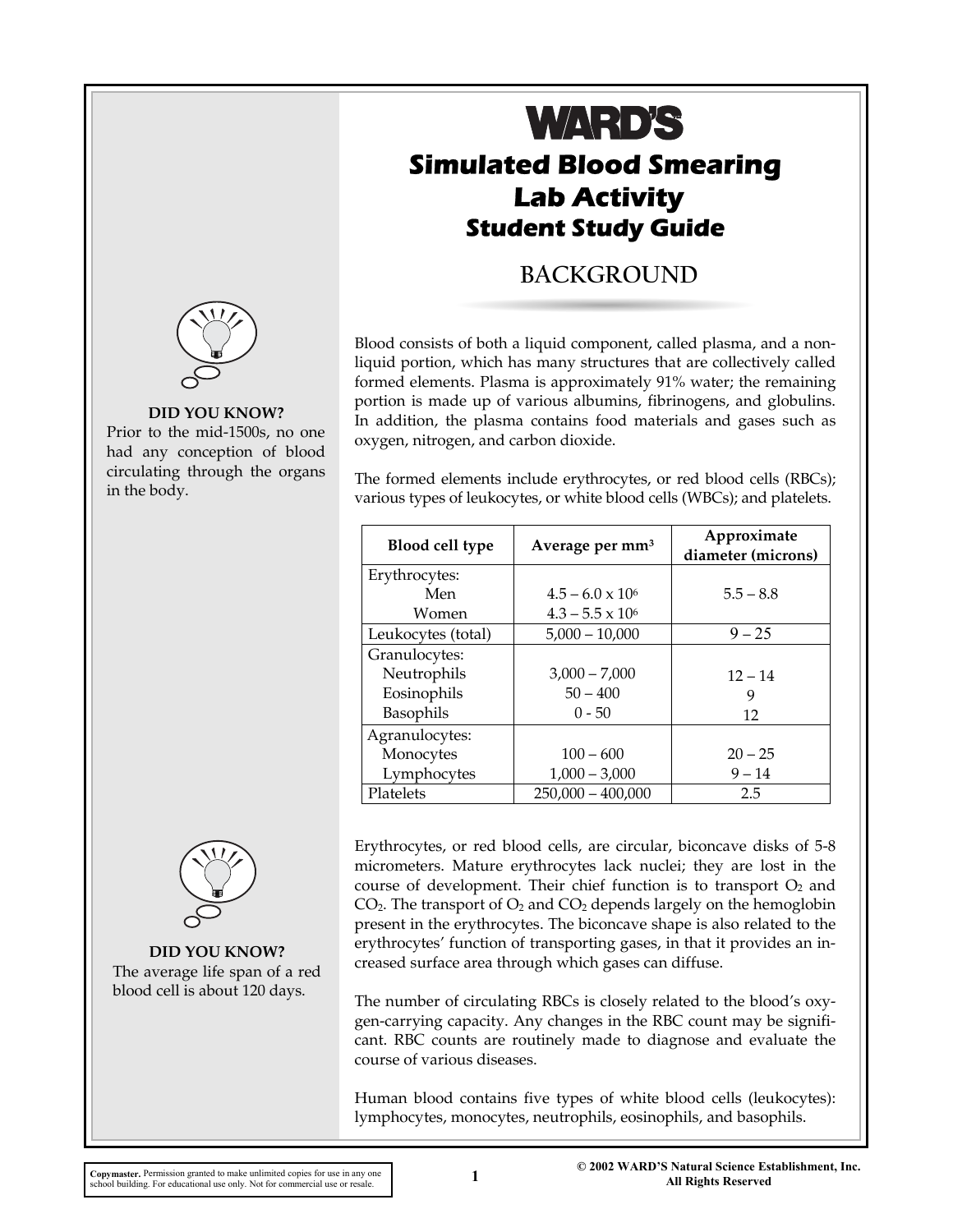

**DID YOU KNOW?**  Camels and their relatives are the only mammals having oval red blood cells.



**Phlebotomists** collect blood samples and body fluids from patients for laboratory testing.



Leukocytes function primarily to control various disease conditions, and WBC counts vary from 5,000 to 10,000 per mm3. Certain infectious diseases are accompanied by an increase in WBC. If the number exceeds 10,000/mm3, the person has an acute infection. If it drops below 5,000/mm3, the person may have a condition such as measles or chicken pox. For diagnostic purposes it is important to estimate the relative count or percentage of each type of leukocyte in the blood.

This is done by a procedure called a differential count. The percentage of the different types of leukocytes present in the blood may change in particular diseases, and a differential count is important in their diagnosis. Unlike erythrocytes, leukocytes all have nuclei, but no hemoglobin. Leukocytes can move against the current of the bloodstream by amoeboid movement, and even pass through the blood vessel wall and enter the tissues.

Lymphocytes and monocytes (agranulocytes) are produced in the spleen, thymus, and lymph nodes. The neutrophils, eosinophils, and basophils (granulocytes) are produced in the bone marrow. Monocytes are the largest white cells that move actively by amoeboid motion and are able to ingest bacteria by engulfing (phagocytizing) them. They are of great importance in countering long-term infections. Neutrophils are similar to monocytes in that they phagocytize bacteria and are of prime importance in resisting acute bacterial infections. The number of neutrophils usually increases during bacterial infections. Lymphocytes are important in the body's specific immune responses, including antibody production. The majority of lymphocytes are found lodged in the lymphoid tissues; only a few are found in the blood. Eosinophils are also similar in function to the monocytes and neutrophils, and tend to increase greatly in number during allergic reactions and during parasitic infections. Basophils are active in phagocytosis, but their exact function is still largely unknown. They contain a number of biochemicals, such as histamine and heparin. Heparin prevents blood coagulation when histamine increases blood vessel permeability during inflammation.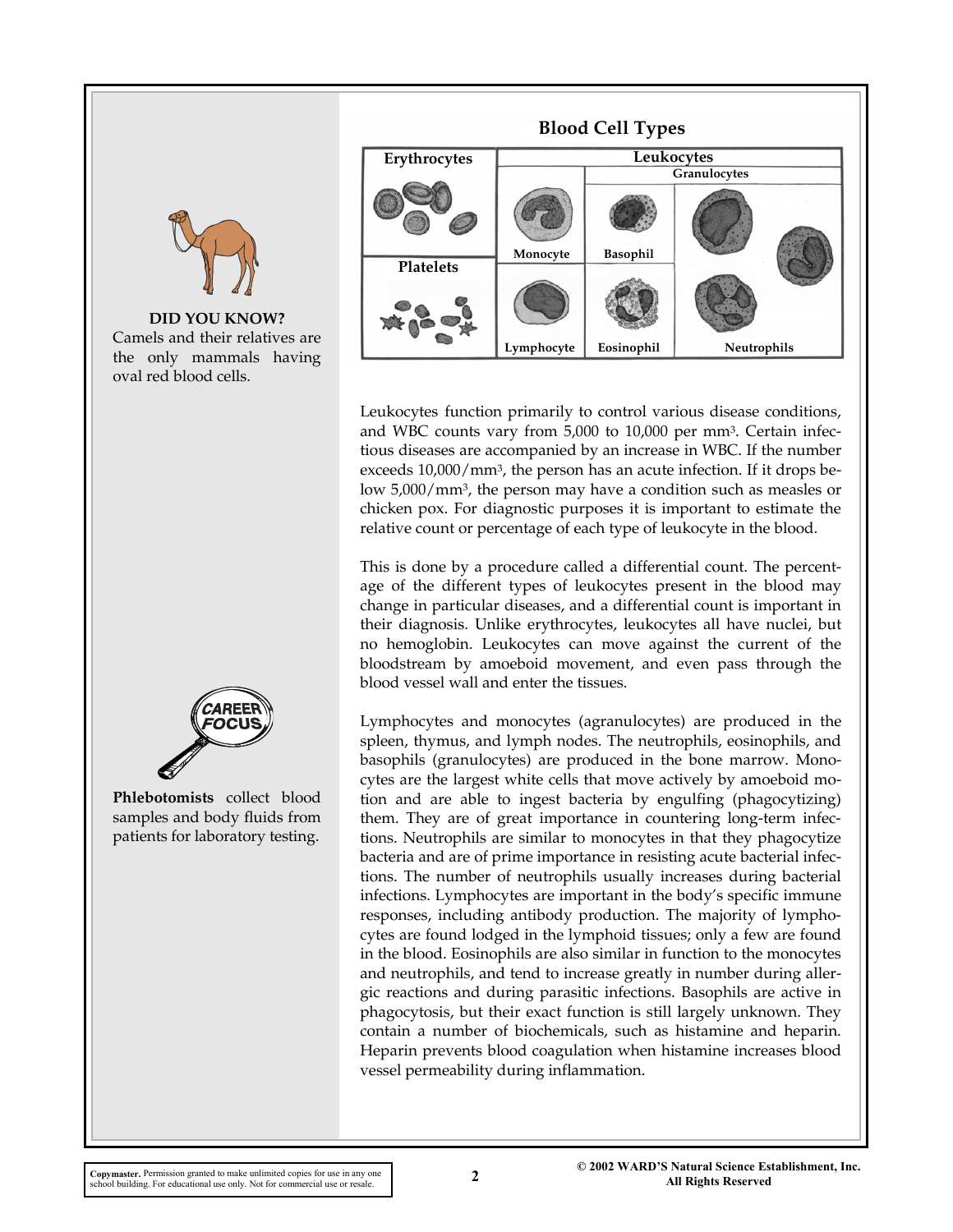

**DID YOU KNOW?**  Humans have an average of 5.2 million erythrocytes per mm<sup>3</sup>.

Platelets are small cytoplasmic fragments involved in the complex process of blood clotting. They are found in the red bone marrow as pinched-off portions of large cells called megakaryotes.

One of the most important examinations made in a clinical laboratory is a blood smear. Blood smears may be prepared by using either the glass slide or coverslip method. Although the coverslip method is considered more reliable, for practical reasons it is not widely used. In either method, a smear is prepared by spreading a drop of blood on the slide or coverslip, allowing it to dry, and then staining. The blood's cellular components can then be examined and counted under the microscope. A blood smear can provide essential information for diseases such as leukemia, sickle cell anemia, and malaria.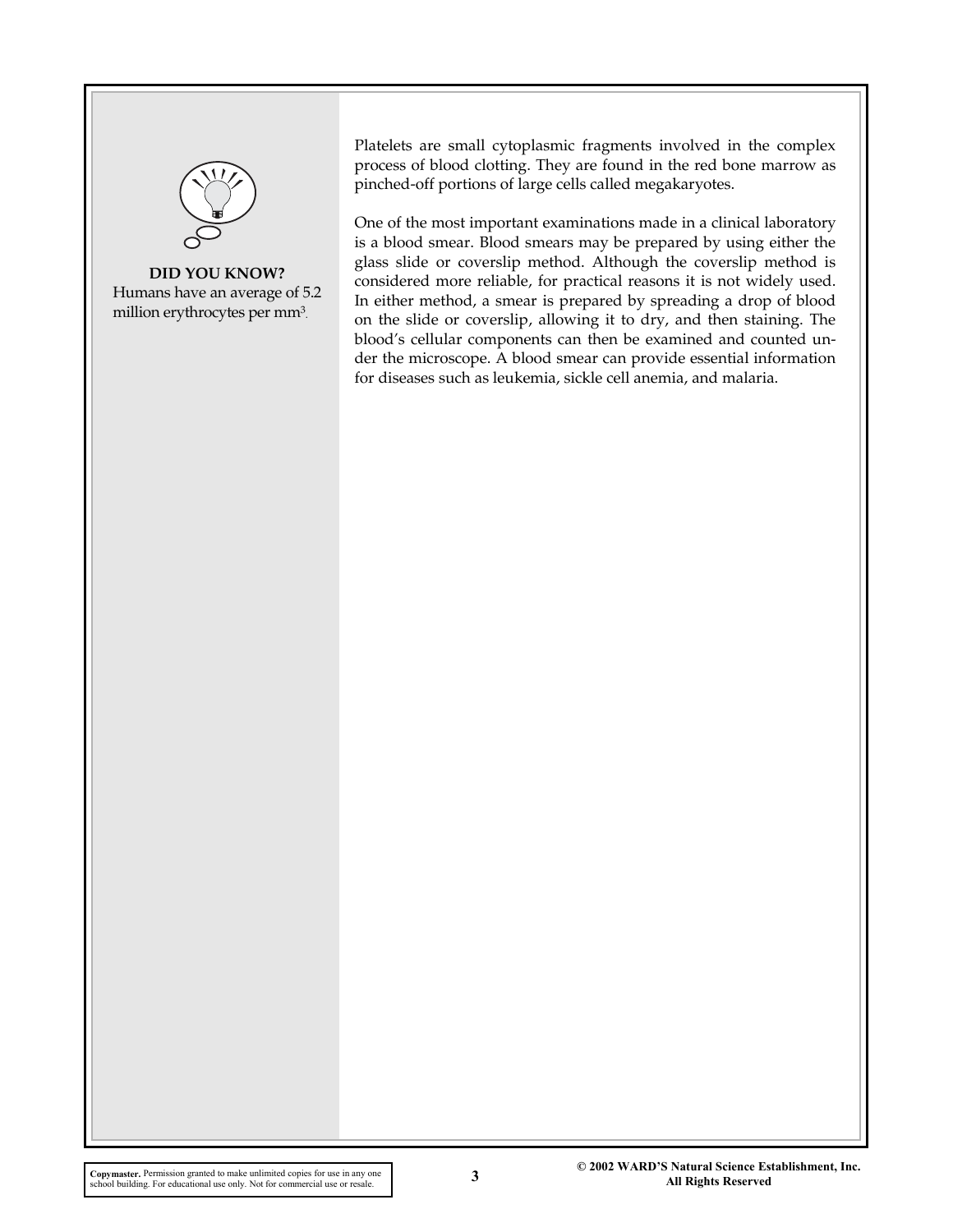# **OBJECTIVES**

- Understand the differences and functions of various blood components
- Prepare a blood smear, using two different methods.
- Examine and differentiate various blood components microscopically
- Perform differential cell counts of blood components

# **MATERIALS**



**Forensic serologists** study blood, blood groups, and other bodily fluids for identification purposes following a crime.

## **MATERIALS NEEDED PER GROUP**

#### **Part A: Preparation of a Blood Smear**

- 3 Glass microscope slides
- 2 Coverslips
- 1 Pipet WARD'S Simulated Blood Microscope (400X magnification)

### **Part B: Differential Blood Cell Counting**

- 1 Ruled microscope slide
- 1 Coverslip
- 1 Pipet WARD'S Simulated Blood Microscope (400X magnification)

**All Rights Reserved Copymaster.** Permission granted to make unlimited copies for use in any one school building. For educational use only. Not for commercial use or resale.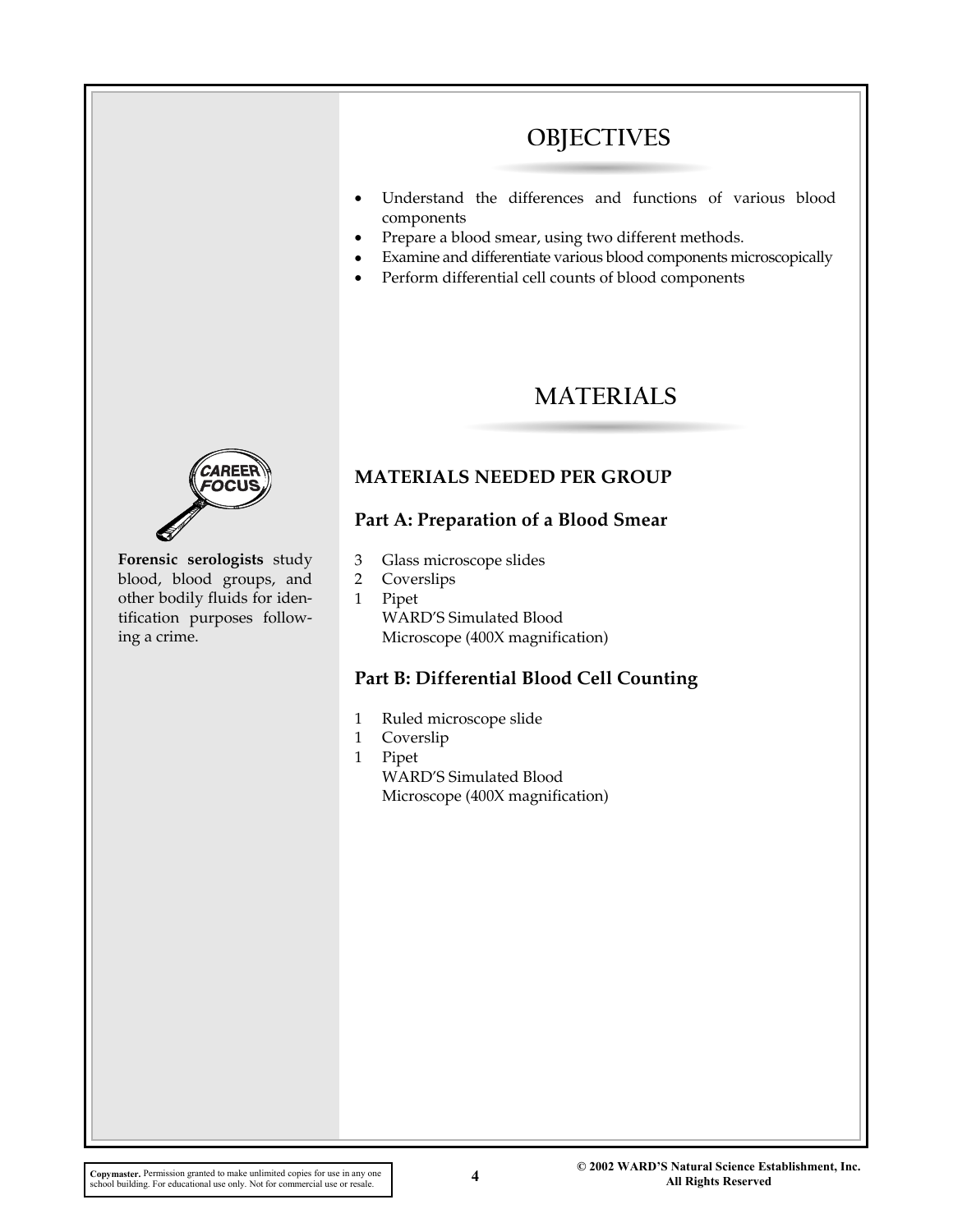# **PROCEDURE**

This simulated blood smearing activity does not use real blood or blood sera of any kind. WARD'S Simulated Blood contains microcomponents that simulate platelets and red and white blood cells. These microcomponents are similar in proportion to that of human blood, and can be seen under a microscope without staining. The red microcomponents represent erythrocytes, the blue represent lymphocytes, the yellow represent neutrophils, and the gray/black represent platelets.

### **Part A: Preparation of a Blood Smear**

### **Glass Slide Method**

- 1. Thoroughly shake the vial of WARD'S Simulated Blood.
- 2. Lay a microscope slide on a flat surface and place a drop of WARD'S Simulated Blood approximately 1/2" from the back edge (Figure 1). Hold the slide at the front edge.





- 3. While holding the second "spreader" slide with thumb and index finger, bring it to rest at a 35-40° angle in front of the drop of blood, but not yet touching it.
- 4. Gently draw the spreader slide backward about halfway through the drop of blood, and allow the blood to spread across the edge of the spreader slide (Figure 2).





#### **DID YOU KNOW?**  Sharks are able to smell a

drop of blood from 1/4 mile away!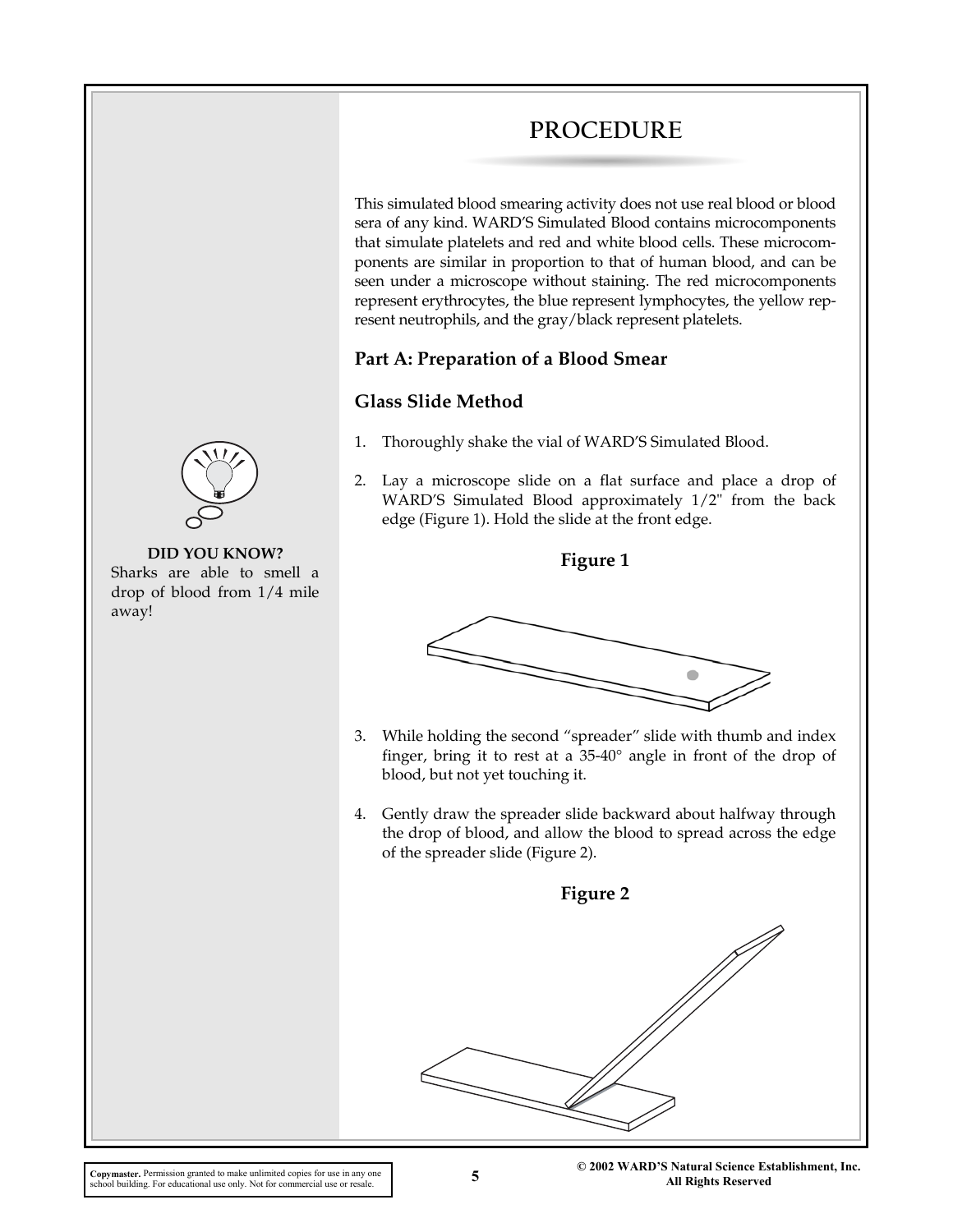5. With a smooth, steady motion, slide the spreader across the slide. Use a gliding motion to avoid exerting a downward pressure (Figure 3). This will cause the Simulated Blood to smear in a gradual transition from thick to thin (Figure 4).



6. The smear is now ready to be examined under the microscope, since staining is not required with WARD'S Simulated Blood. View the thin end of the smear under a microscope and use the examining pattern indicated in Figure 5.



*Blood smear characteristics are affected by the technique used. WARD'S Simulated Blood is specially formulated to mimic human blood regarding blood cell dispersal characteristics. Too steep of an angle on the spreader slide will result in a short smear. Good technique is essential in producing an acceptable smear.*







#### **DID YOU KNOW?**

Human blood travels a distance of 60,000 miles as it winds through arteries, arterioles, capillaries and back through the venules and veins.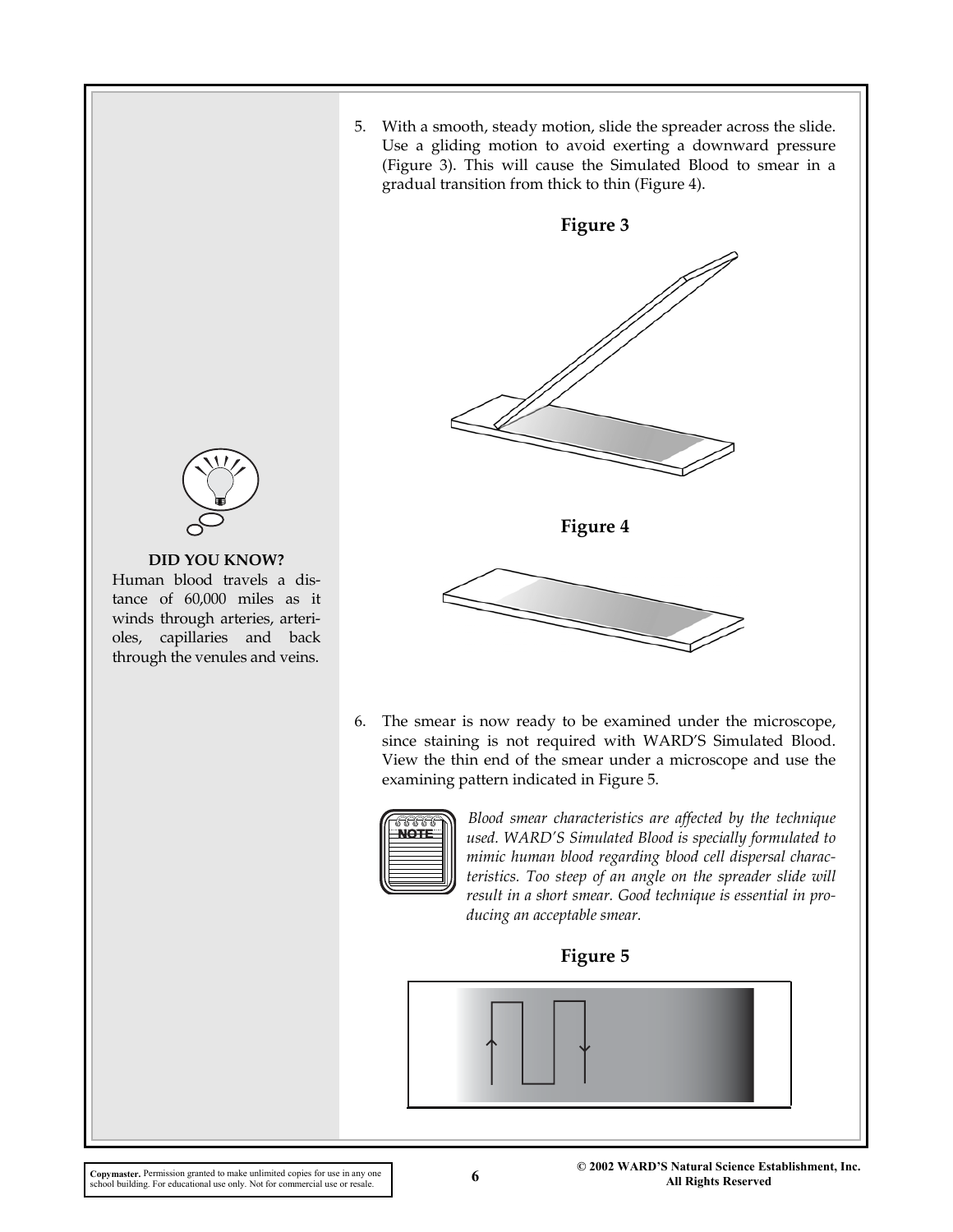### **Cover Glass Method**

- 1. Thoroughly shake the vial of WARD'S Simulated Blood.
- 2. Place a drop of simulated blood in the middle of a cover glass (Figure 6).



3. Place another cover glass over the first slide as outlined in Figure 7. The simulated blood will spread quickly and evenly between the two cover glasses.



#### **DID YOU KNOW?**

If you lined up all of the red blood cells in your body, they would be able to circle the equator and then some.



4. As soon as the blood has stopped spreading, quickly pull the cover glasses apart by holding them by their extended edges and sliding them horizontally in opposite directions (Figure 8).



*The cover glasses should be pulled apart by sliding and not by lifting.* 

#### **Figure 8**



5. Mount the blood smears on glass microscope slides before examining under the microscope. Staining is not required since WARD'S Simulated Blood contains stained, nonbiological "cellular components."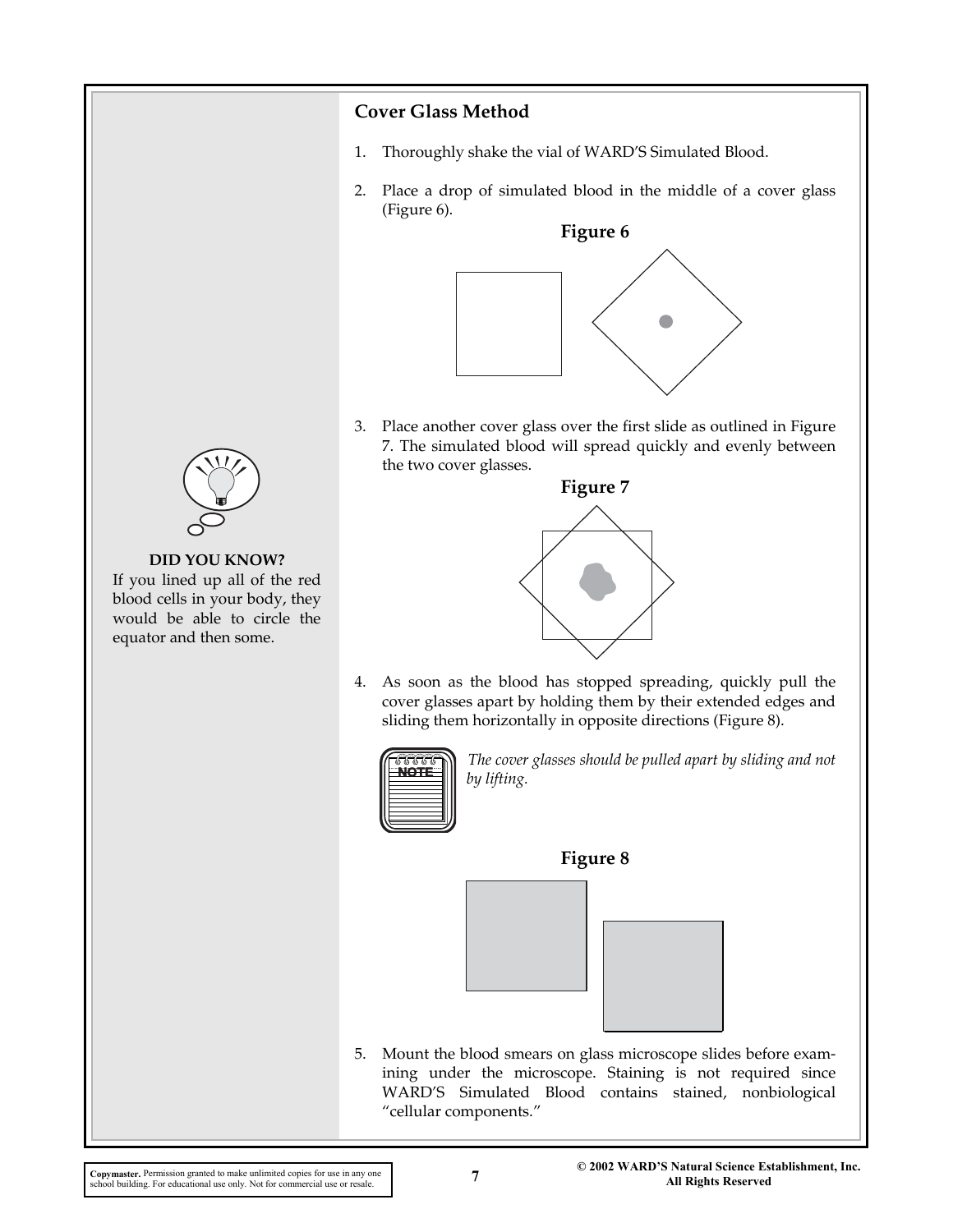

#### **DID YOU KNOW?**

Not all blood is red. It is also found in a variety of different colors including blue, green, and white.

# **Part B: Differential Blood Cell Counting**

- 1. Thoroughly shake the vial of WARD'S Simulated Blood. Orient the slide so that the dull side of the grid is facing up and add a minute drop to the center grid of a ruled microscope slide. Carefully place a clean cover glass over the drop, trying not to trap any air bubbles. Allow the slide to sit undisturbed for approximately 5 minutes.
- 2. Place the slide on a microscope and examine at 10X. Locate a representative square on the ruled microscope slide and then switch to 40X.
- 3. Count four random fields of view within the square. Count the erythrocytes first, then the leukocytes (lymphocytes and neutrophils), and then the platelets. Record your counts for each field in Table 1 in the Analysis section of the lab.



*Counting multiple fields of view results in greater accuracy. If time permits, count four fields of view from several other squares on the ruled microscope slide and calculate the average of these results.* 

- 4. Add your results for each component from all four fields of view and enter the total number of cells in Table 1.
- 5. Each square is 2 mm x 2 mm; the cover glass is approximately 0.1 mm above the counting area. Each square, therefore, has a volume of 2 mm  $x$  2 mm  $x$  0.1 mm = 0.4 mm<sup>3</sup>. To obtain the number of cells per mm<sup>3</sup> multiply the total number of cells by  $2.5$  ( $2.5 \times 0.4$ )  $mm<sup>3</sup> = 1.0 mm<sup>3</sup>$ ). Record this value in Table 1.
- 6. WARD'S Simulated Blood has been prediluted to facilitate ease of counting. To obtain the values of each blood component per mm3, multiply your values obtained from Step 5 by the dilution factor in Table 1 and enter these in the total count per mm3 column.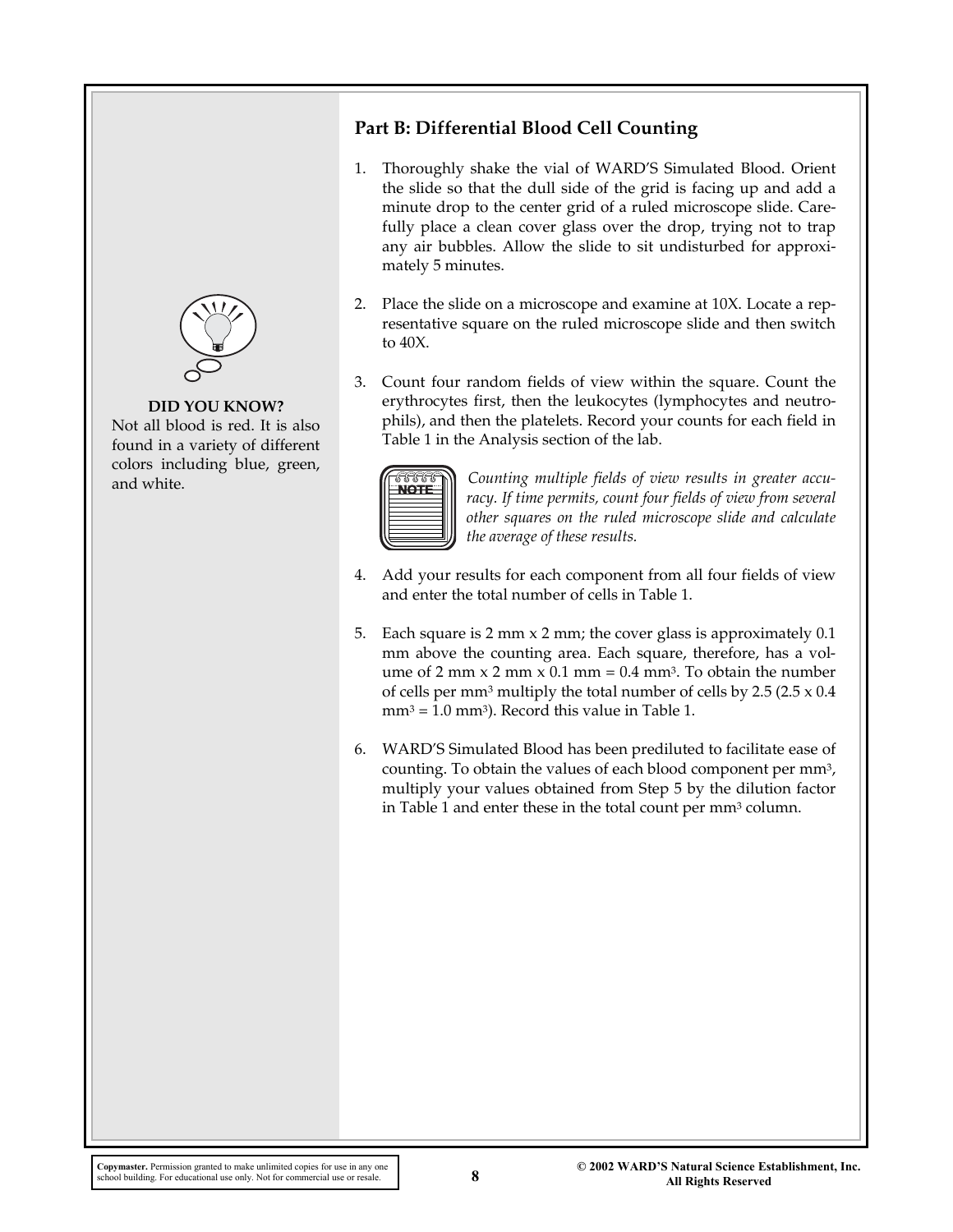**WARD'S Simulated Blood Smearing Lab Activity** Date:

| Name:  |  |
|--------|--|
| Group: |  |

# **ANALYSIS**

### **Table 1 Blood Values**

| Component                    | Field<br>1 | Field<br>$\overline{2}$ | Field<br>3 | Field<br>$\overline{\mathbf{4}}$ | Cells | Total # of $ $ Total # of $ $<br>Cells $x 2.5$ | <b>Dilution</b><br>Factor | Total<br>Count per<br>mm <sup>3</sup> |
|------------------------------|------------|-------------------------|------------|----------------------------------|-------|------------------------------------------------|---------------------------|---------------------------------------|
| Erythrocytes                 |            |                         |            |                                  |       |                                                |                           |                                       |
| Leukocytes:                  |            |                         |            |                                  |       |                                                |                           |                                       |
| Neutrophils (yellow)         |            |                         |            |                                  |       |                                                |                           |                                       |
| Lymphocytes (blue)           |            |                         |            |                                  |       |                                                |                           |                                       |
| <b>Total Leukocyte Count</b> |            |                         |            |                                  |       |                                                |                           |                                       |
| Platelets (gray/black)       |            |                         |            |                                  |       |                                                |                           |                                       |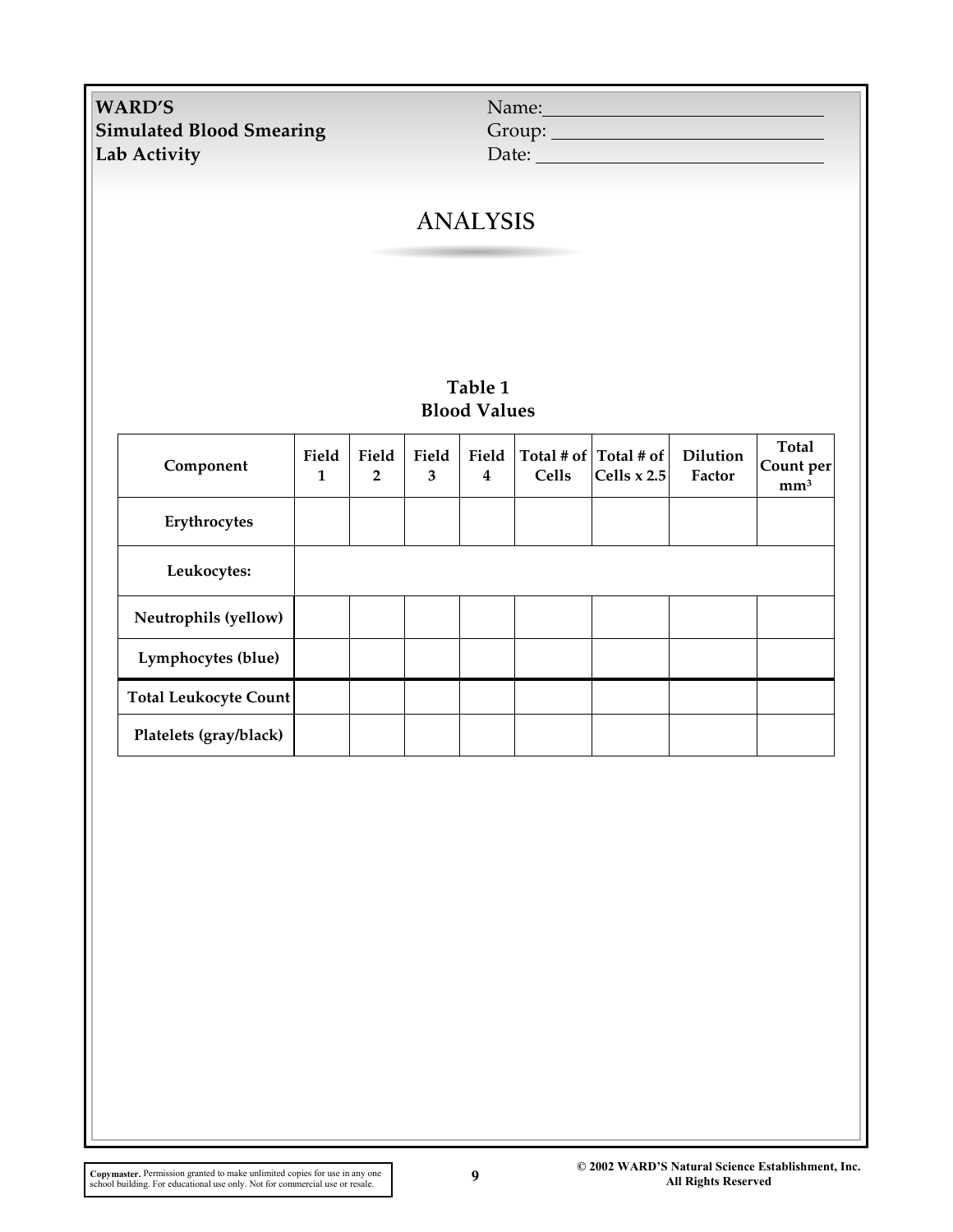| <b>WARD'S</b><br><b>Simulated Blood Smearing</b><br>Lab Activity | Name:<br>Date: <u>Date:</u>                                                                              |
|------------------------------------------------------------------|----------------------------------------------------------------------------------------------------------|
|                                                                  | <b>ASSESSMENT</b>                                                                                        |
| 1.<br>smear?                                                     | What is the purpose of a blood smear? What information can be learned from examining a blood             |
| 2.<br>What could be done to correct this?                        | Do your blood counts differ from those given in the table of blood counts? If so, why might this be?     |
| 3.<br>counts in diagnosing diseases.                             | What is a differential white blood cell count? Explain the significance of differential white blood cell |
| 4.<br>ally decreasing in thickness?                              | When preparing a blood smear, why is it important that the smear be uniform in texture and gradu-        |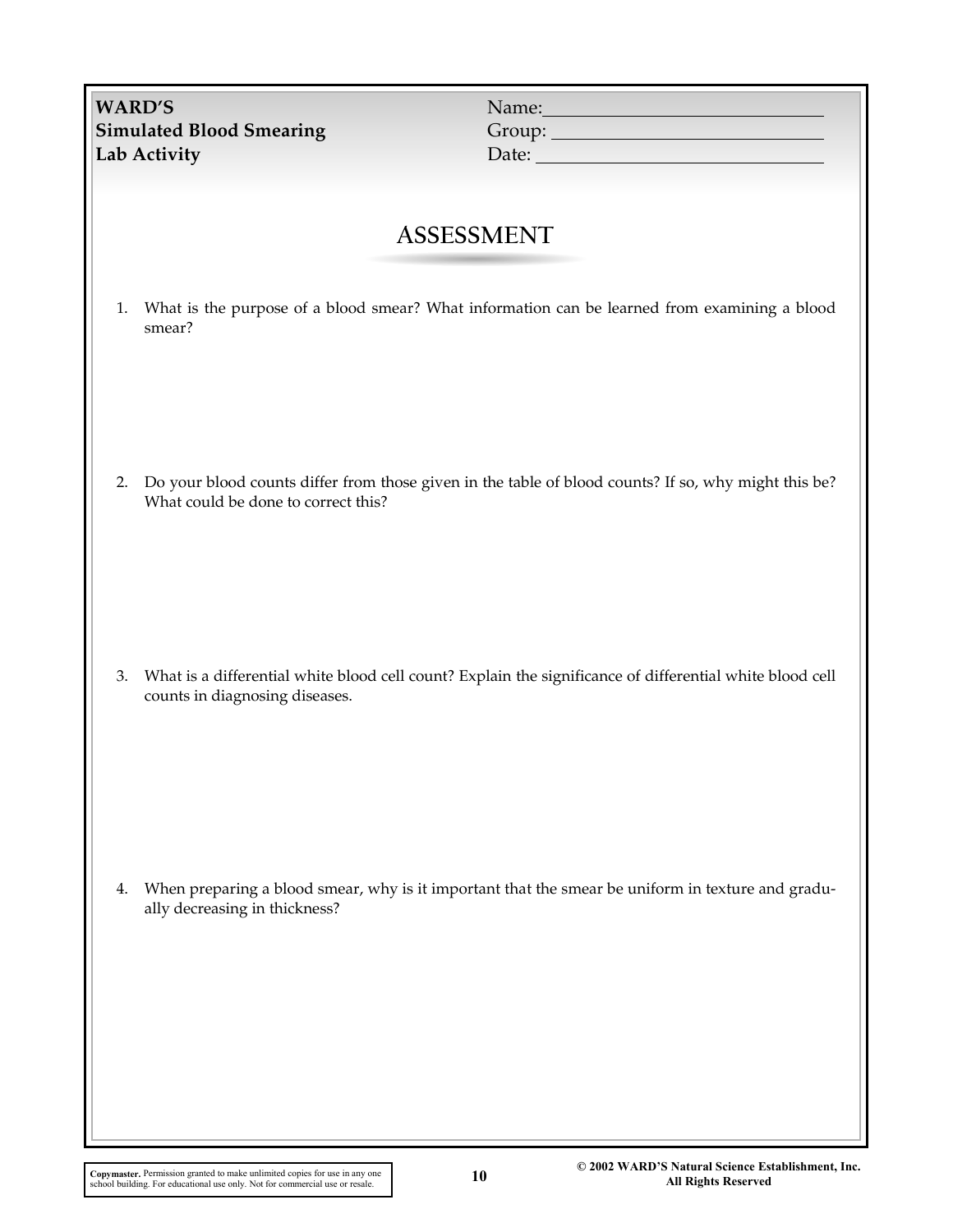| 5.                        | Certain types of anemia result in a lower than average count for red blood cells. Do you think this<br>method would be the easiest method for diagnosing anemia? Research other methods before deciding. |
|---------------------------|----------------------------------------------------------------------------------------------------------------------------------------------------------------------------------------------------------|
| 6.                        | Create a Venn diagram comparing erythrocytes and leukocytes in human blood.                                                                                                                              |
|                           |                                                                                                                                                                                                          |
| 7.                        | Place the letters from the following list next to the word to which they apply:                                                                                                                          |
| erythrocyte: ________     | a) granulocyte                                                                                                                                                                                           |
| monocyte: ___________     | b) agranulocyte                                                                                                                                                                                          |
| neutrophil: _________     | c) contains hemoglobin                                                                                                                                                                                   |
| basophil: ____________    | d) comes from megakaryotes                                                                                                                                                                               |
| eosinophil: _________     | e) lacks nuclei                                                                                                                                                                                          |
| lymphocyte: ________      | f) capable of phagocytosis                                                                                                                                                                               |
| platelet: _______________ | g) form of leukocyte                                                                                                                                                                                     |
|                           |                                                                                                                                                                                                          |